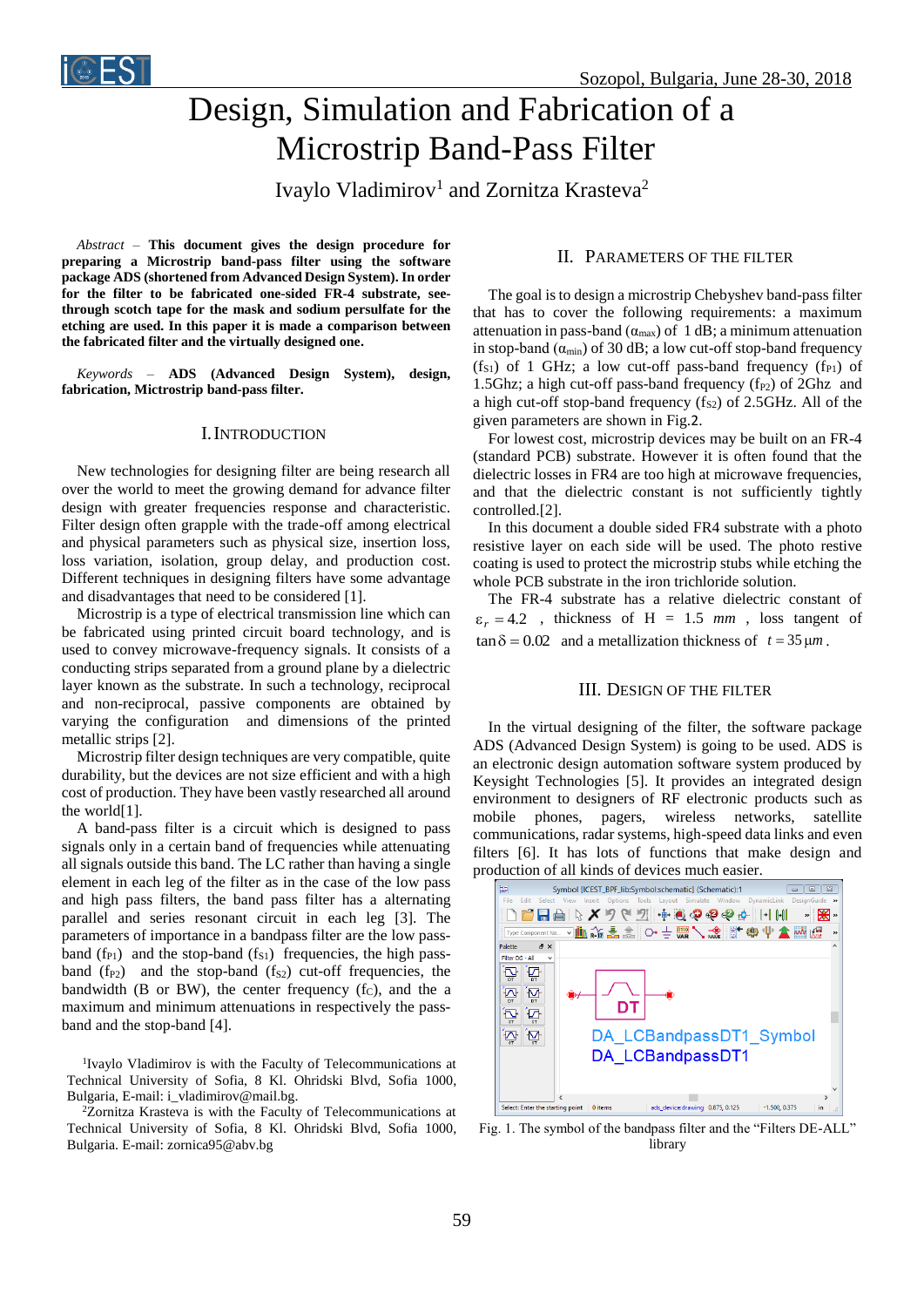

The design procedure in ADS begins with making a project which consist of choosing: a name; directory where the project will be stored; the libraries needed for the schematic; the technology that will be used. After that a schematic needs to me made. The ADS system has a really helpful library – "Filters DE-ALL" (Fig.1) which have interactive filter devices. By interactive it is meant that they use a function called "Filter Design Guide" to synthesize the filter structure consisting of lumped elements either singly terminated or not. The window of the function is shown in Fig.2. After the desired parameters (attenuations, cut-off frequencies, source and load impedances) are inserted and the resonance type is chosen (in this case Chebyshev) the order of the filter (n) ( in this case its 3) automatically calculates. An order of three means that the filter will consists of 3 resonant circuits.



Fig. 2. The "Filter Design Guide" window consisting all the parameters of the filter

There are two topologies that can be used for the filters - the Pi and the T configurations. The " $\Pi$ " (the Greek letter "Pi") configuration starts with a parallel resonant circuit while the " $T$ "- with a series one [3]. " $T$ " filters present very-low impedances at high frequencies at both ends due to the capacitive shunting. "**T**" filters conversely have very-high impedances at high frequencies because of the inductive coupling [7]. For this filter a " $\Pi$ " configuration is used.

After all the needed information about the device is filled or chosen in the "Filter Design Guide" window the "Design" button in the bottom right corner needed to be pressed. This triggers the automated design function which creates the filter prototype that consists only of lumped elements. The schematic of the prototype is shown on figure 3.



Fig. 3. Schematic of the filter's prototype.

As you can see it has three resonant circuits  $-$  a parallel circuit (consisting of L1 and C1) fowolled by a series one (consisting of L2 and C2) and again a parallel one (consisting of L3 and C3) at the end (this is the " $\Pi$ " shape). The resistors R1 and R2 are respectively the source's and the load's resistances. They have a value of  $50\Omega$  that has been chosen in the "Filter Design Guide" window (Fig.2). The P1 and P2 are the input and output pins.

The next step is to use the "Transformation Assistant" window and transform the lumped elements into microstip lines. The button for opening this utility is in the "Filter Design Guide" window, located in the AJ\_FilterToolbar (the exact position is circled on figure 2).

The "Transformation Assistant" utility is used to convert reactive lumped elements such as L – inductors, C – capacitors, and resonant circuits into either a transmition line (TLine) or microstrip line (Microstrip). It also can use the "Kuroda Identities" transformation that remodels a certain transmition line in another without changing any parameters or characteristic of the initial line. Figure 4 shows the window of the "Transformation Assistant" when transfiguring into a microstrip line.



Fig. 4. The "Transformation Assistant" window and the used transformations

For our band-pass filter we are going to use the straight LC to microstrip line transformation. In order for it to be applied the parameters of the used substrate must be loaded onto the system. In the second paragraph it is said that the filter will be fabricated on a FR-4 substrate, so its characteristics (relative dielectric constant of  $\varepsilon_r = 4.2$  and thickness of H = 1.5 *mm*) must be inserted. After that by left-clicking on the type of components that you want to transform a list on conversions is given (look at the bottom of figure 4). A series resonant circuit is going to become a series microstrip line, while a parallel resonant circuit – an open-circuited microstrip stub.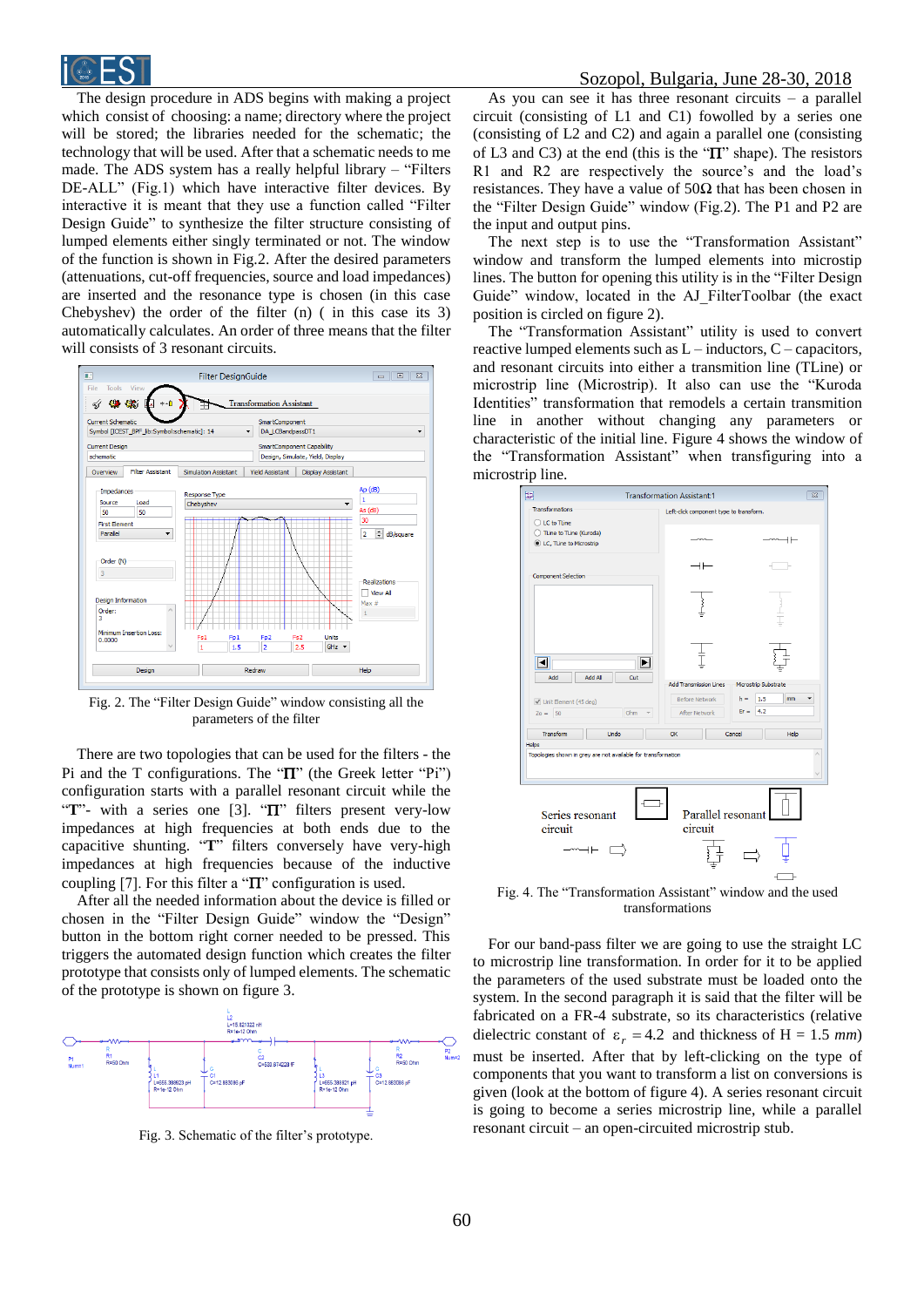



Fig. 5. Schematic of the microstrip filter

After all transformations are done and the lumped prototype is fully transmogrified into the microstrip filter the new schematic can be seen (Fig.5). The scheme has a new "MSub" block consisting of all the characteristics of the used substrate. The source resistance is transformed into the TL1 mirostrip line, L1 and C1 into TL2, L2 and C2 into TL3, L3 and C3 into TL4 and the load resistance into TL5. In order to optimize the design we have added two microstrip T-junctions (Tee1 and Tee2). They are fundamental passive components. in microwave and millimeter-wave circuits [8]. We have added them so that the lengths of the lines match better, they are not lossless and will change the end characteristics of the filter, but because of their small dimensions they won't worsen it much. TL1, TL3 and TL5 are MLIN, which stand for microstrip line and TL2 and TL4 are MLOC - open-circuited microstrip stub. All TLx components have the same parameters – their size – the length and the width. The Tee1 and Tee2 have the widths of all their adjacent components.



In order to fabricate the filter a layout is needed to be generated. This is done by clicking the "Generate/Update Layout…" button in the "Layout" toolbar. This creates the actual two-dimensional filter. The exporting of the layout is done in from "Export…" in the "File" toolbar. There are a moderate amount of file types that the layout can be exported to, like: DXF/DWG, GDSII Stream Format, Gerber/Drill, IGES, MaskFile (.msk), Cadance/PCB etc. Figure 6 is an exported "Gerber/Drill" file. This file is usually used by some specialized software in order to drill the filter onto a PCB.

The different dimensions of the microstrip lines can be easily seen in figure 6.

Because any specialized software or hardware for the fabrication won't be used we are going to open the file with an ordinary picture processing software to print the layout onto some kind of a hard cardboard.

## Sozopol, Bulgaria, June 28-30, 2018 IV. FABRICATION OF THE FILTER

For the fabrication of the band-pass filter all items shown on figure 7 have been used.

The procedure begins by cutting a suitable portion of a 150x300mm PCB. The used piece is 61x130mm (Fig.7.1). After that a mask is need to be printed out, in this case the mask (Fig.7.2) is printed onto a carboard using a laser printer. In order to use this mask its middle part must be cutted out, which is done by a macket knife (Fig.7.3). For the mask to be used the chopped-out PCB's surface must first be prepared by scrubbing it down with the scouring pad of an ordinady kitchen sponge (Fig.7.4) and by putting a coat of scotch tape over the whole PCB. After the preparation has been done the mask (Fig.7.4) needs to be taped to the circuit board and using it and the knife (Fig7.3), the shape of the filter must be carved onto the scotch tape layer. The excess scotch tapemust be removed in order for the filter to be etched-out.



Fig. 7. Items needed for the fabrication of the filter; 1-Initial PCB; 2-Cardpoard mask; 3-macket knife; 4-kitchen sponge; 5-scotch tape; 6-sodium persulfate powder; 7- sodium persulfate solution; 8-SMA coaxial connectors; 9-the fabricated filter.

For the etching solution (Fig.7.7) to be made warm water , about 40˚ to 50˚C, must be combined with the sodium persulfate powder (Fig.7.6). Once the blend is homogeneous the circuit board can be inserted in and the process can begin.

Sodium peroxosulphate, short form NaPS (sodium persulfate is its trade name) is the salt of peroxodisulphuric acid. It is a strong oxidizer and it is almost non-hygroscopic and has particularly good ability to be stored for long time. It is easy and safe to handle. Although it is not combustible, it releases